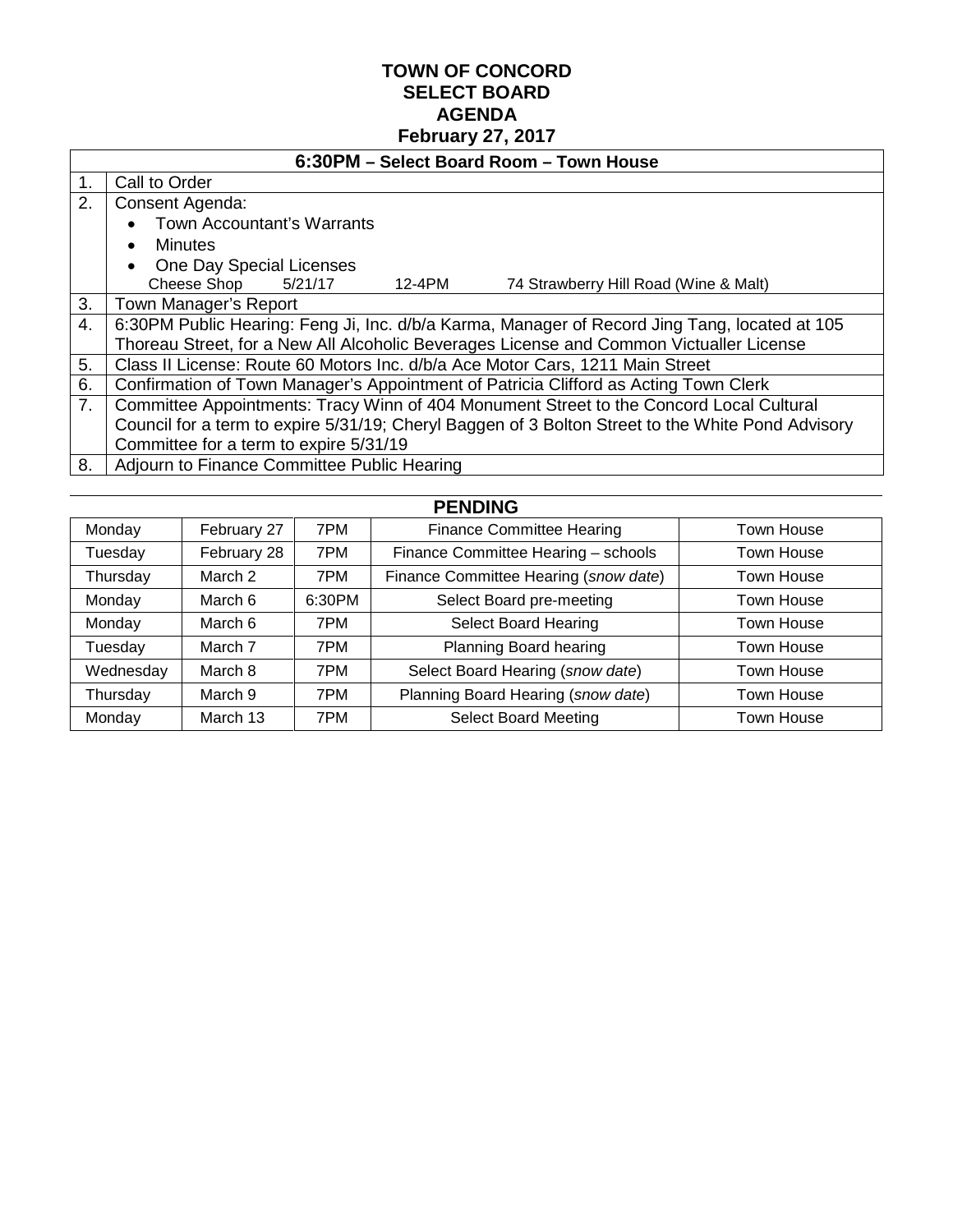## **Weekly One Day License Log – February 27, 2017**

| Applicant Name & Number | <b>Phone Number</b> | Date of Event | Location                | <b>Type of Alcohol</b> |                                                                                                                   |
|-------------------------|---------------------|---------------|-------------------------|------------------------|-------------------------------------------------------------------------------------------------------------------|
| 17-63 The Cheese Shop   | 978-369-5778        | May 21, 2017  | 74 Strawberry Hill Road | Wine & Malt            | Event Coordinator: Peter Lovis<br><b>Bartenders: Peter Lovis</b><br>Under 21: No<br>First license in Concord: Yes |
|                         |                     |               |                         |                        |                                                                                                                   |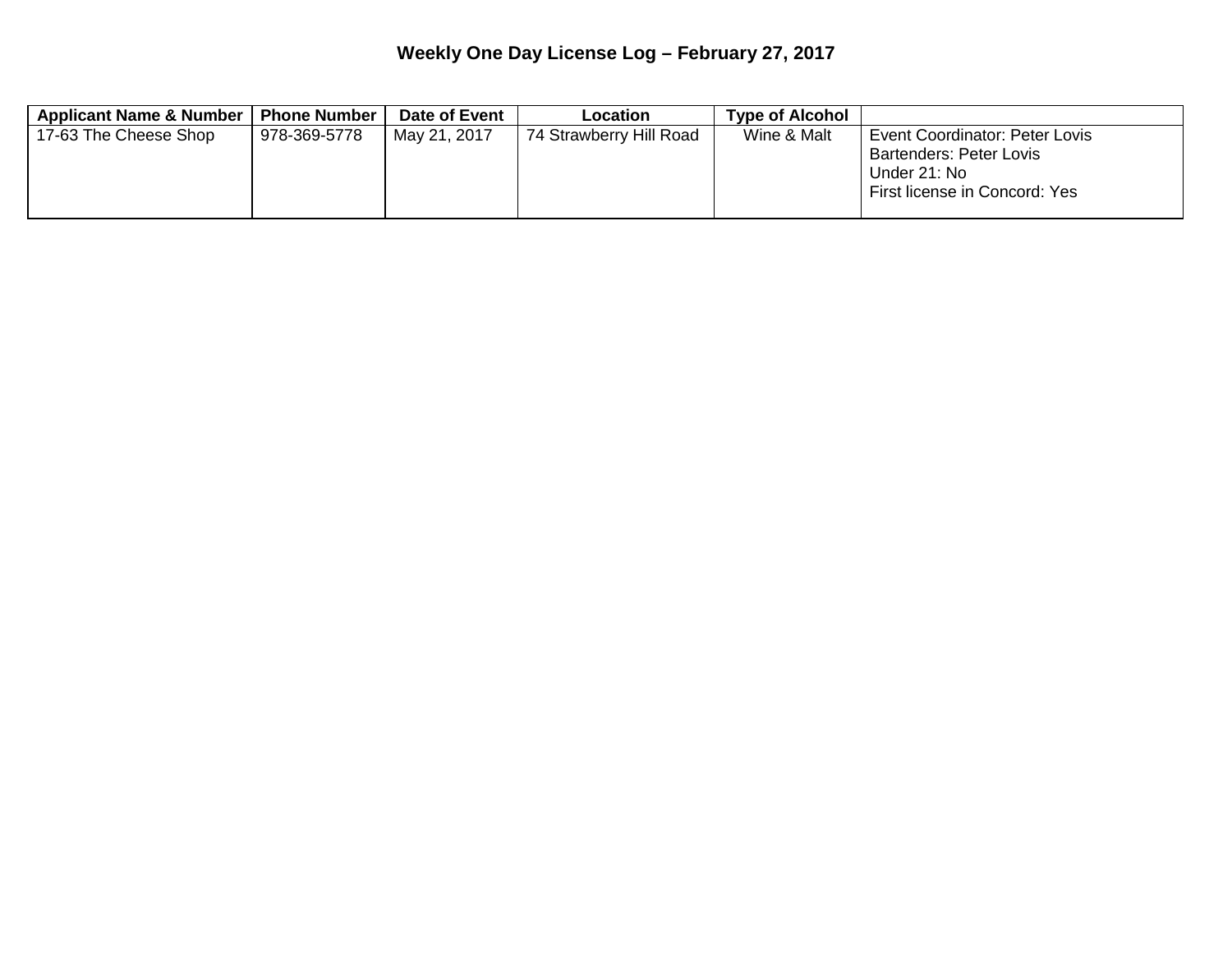

TOWN OF CONCORD

SELECT BOARD'S OFFICE 22 MONUMENT SQUARE - P.O. BOX 535 CONCORD, MASSACHUSETTS 01742

> TELEPHONE (978) 318-3001 FAX (978) 318-3002

OLD NORTHASBRIDGE

#### **TOWN OF CONCORD SELECT BOARD**

#### **PUBLIC HEARING NOTICE**

Notice is hereby given that a Public Hearing will be held at the Town House, 22 Monument Square, Concord, MA in the Select Board Meeting Room on February 27 at 6:30 PM from upon the application from Feng Ji, Inc. d/b/a Karma, Manager of Record Jing Tang, located at 105 Thoreau Street, for a New All Alcoholic Beverages License.

By order of the **SELECT BOARD** 

Jane Hotchkiss, Clerk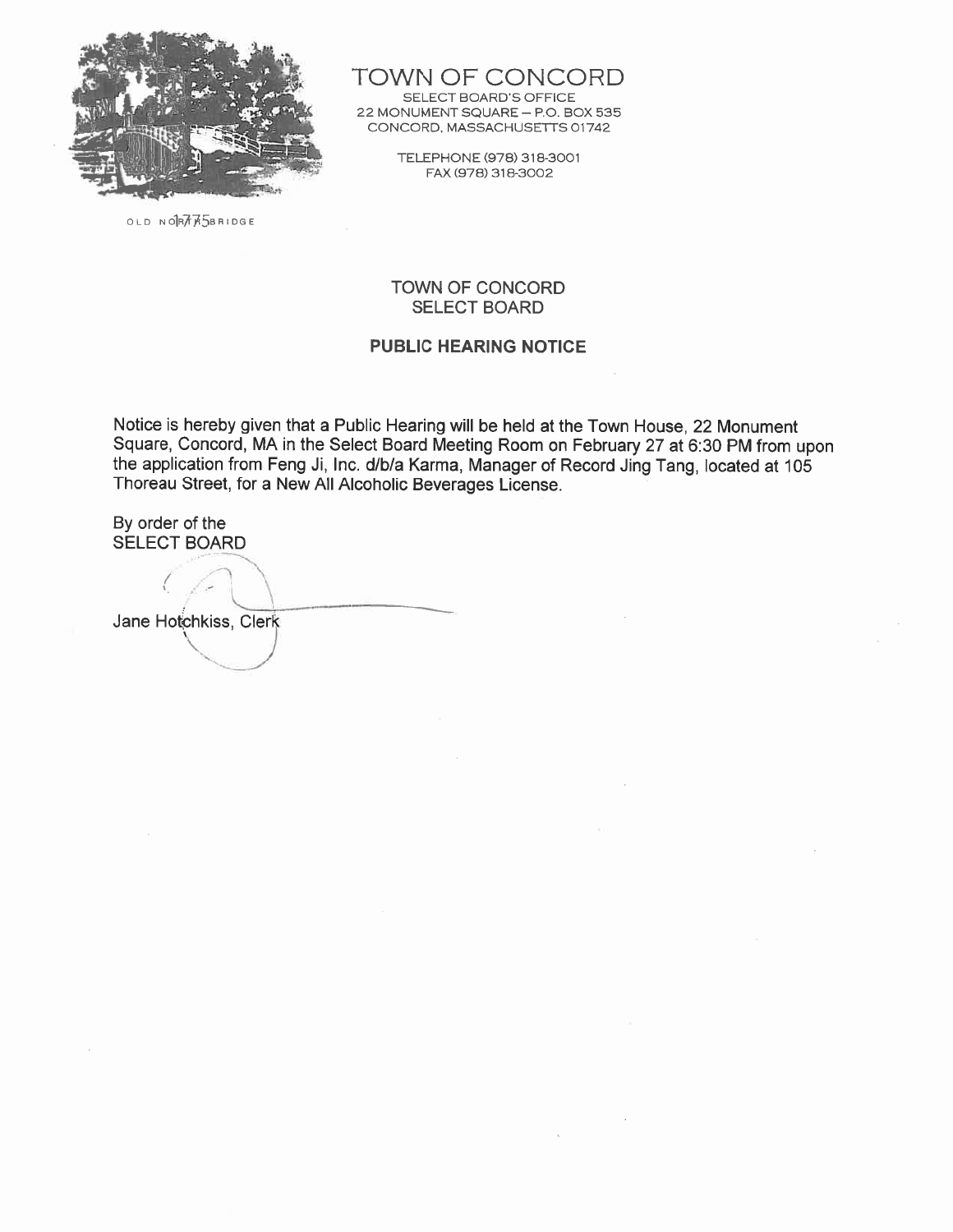**Number: 2017-12 Fee: \$150.00**

# **THECOMMONWEALTH OF MASSACHUSETTS TOWN OF CONCORD**

## **USED CAR DEALER'S LICENSE - CLASS II TO BUY AND SELL SECOND-HAND MOTOR VEHICLES**

In accordance with the provisions of Chapter 140 of the General Laws with amendments thereto:

## **Route 60 Motors Inc. d/b/a Ace Motor Cars**

is hereby licensed to buy and sell second-hand motor vehicles at:

## **1211 Main Street**

on premises described as follows:

## **Limited to twenty-five cars**

In Testimony Whereof, the undersigned have hereunto affixed their official signature, this **27th** day of **February 2017.**



## **CONCORD SELECT BOARD**

**THIS LICENSE EXPIRES JANUARY 1, 2018** THIS LICENSE MUST BE POSTED IN A CONSPICUOUS PLACE UPON THE PREMISES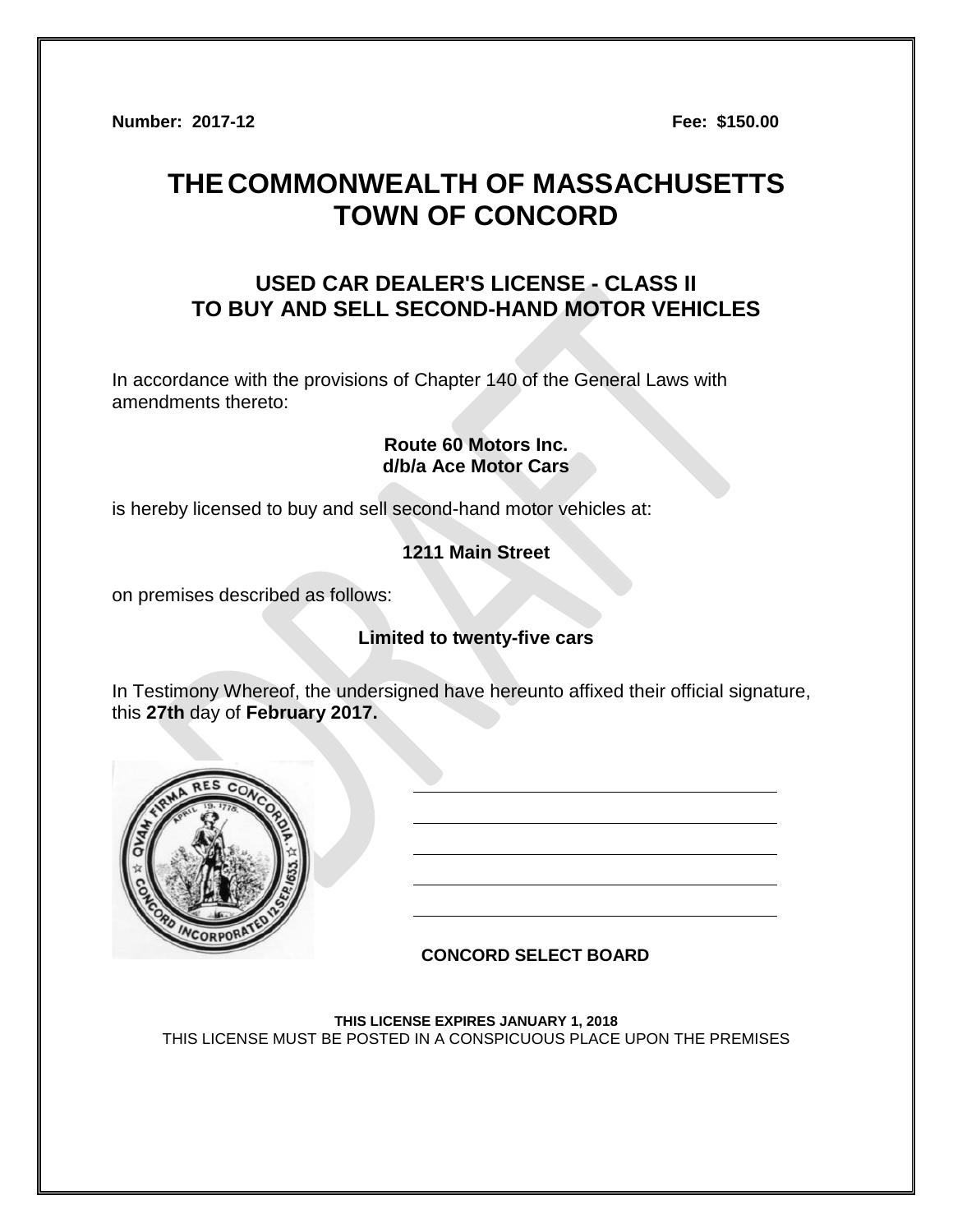#### **TOWN OF CONCORD TOWN MANAGER'S OFFICE**

#### **MEMORANDUM**

DATE: **February 24, 2017** 

TO: **Select Board** 

**FROM:** Christopher Whelan, Town Manager

Appointment of Acting Town Clerk **SUBJECT:** 

February 28, 2017 will be Anita Tekle's last day as Town Clerk. Finance Director Kerry Lafleur has asked Assistant Town Clerk Pat Clifford if she would be willing to serve as Acting Town Clerk until a permanent replacement is appointed, and Pat has agreed to do that.

Per the Town Charter, appointment of the Town Clerk is by the Town Manager, subject to approval by the Select Board. I respectfully request the Board's confirmation of my appointment of Patricia Clifford as Acting Town Clerk.

The process of finding a permanent replacement for Anita has begun. More than 30 applications were received before the deadline, and first-round interviews have been schedule with five candidates. I expect to have a final candidate selected within several weeks.

Cc: Kerry Lafleur, Finance Director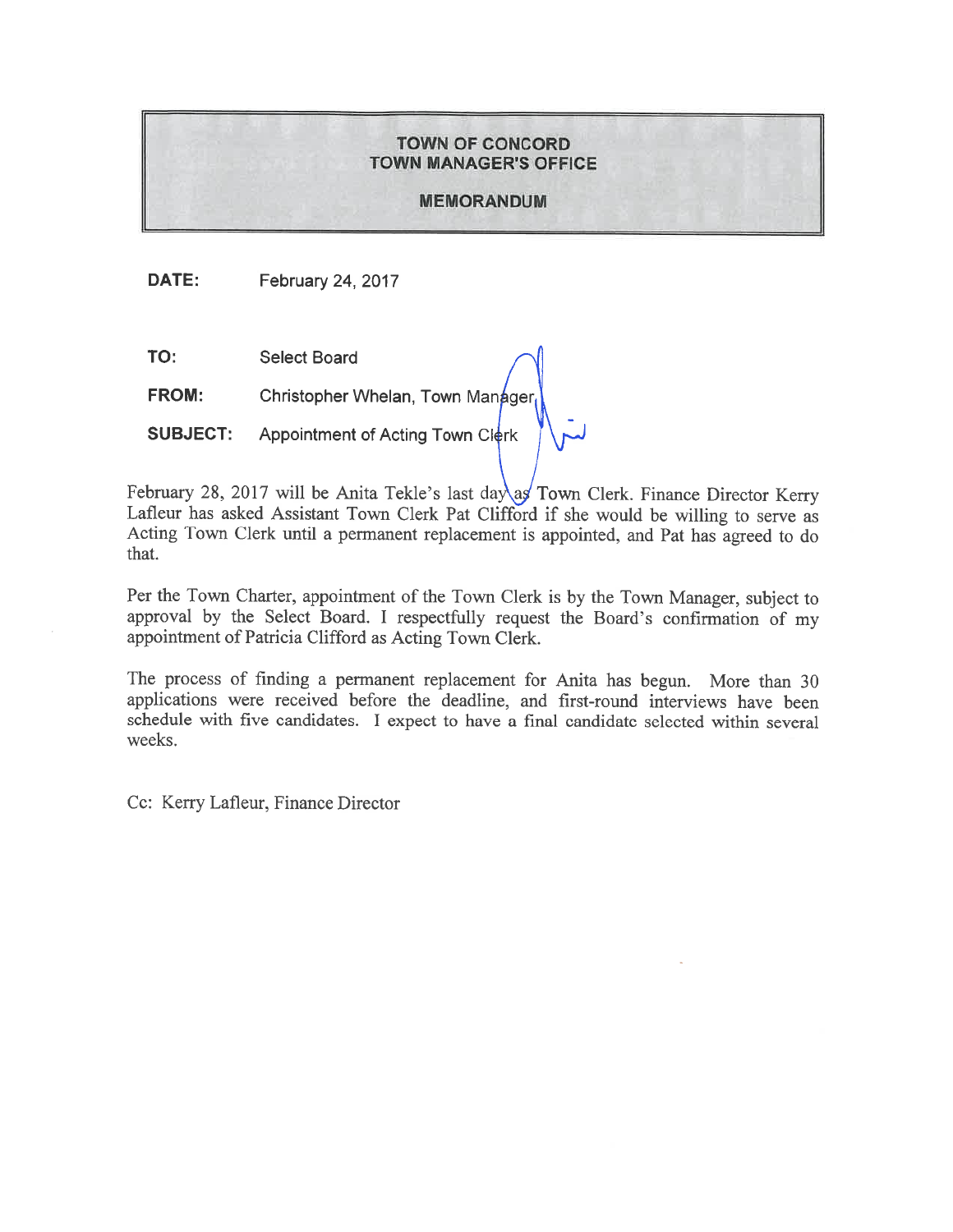| <b>LAST NAME:</b><br>W INN                                                              | <b>FIRST NAME:</b><br>TRACY                                                 | PRECINCT#: |            | 11817<br>entered<br><b>TOWN OF CONCORD</b><br><b>COMMITTEE INTEREST</b> |                     |
|-----------------------------------------------------------------------------------------|-----------------------------------------------------------------------------|------------|------------|-------------------------------------------------------------------------|---------------------|
| <b>STREET ADDRESS:</b><br><b>E-MAIL ADDRESS:</b>                                        | 404 Manument St<br>t, winn @earthlink, net                                  |            | 1.         | <b>INDICATE COMMITTEE PREFERENCE</b><br>Cultural Committee              |                     |
| PHONE - HOME:<br>$FAX#$ :                                                               | OFFICE:<br>CELL#: $975 - 5(5 - 3772)$ 3.                                    |            | 2.         |                                                                         |                     |
| <b>PLACE OF EMPLOYMENT:</b>                                                             | $h$ ame                                                                     |            | DATE APP'T | <b>COMMITTEE</b>                                                        | <b>TERM EXPIRED</b> |
| <b>PROFESSION/TITLE:</b><br>writer<br><b>RELEVANT EXPERIENCE, EDUCATION:</b><br>Fiction | Massachusetts Caltural Council Fellow in                                    |            |            |                                                                         |                     |
| RELEVANT DEGREES, PROFESSIONAL CERTIFICATES:                                            | MFA in creative writing Warren Wilson<br>BA magnacum in English Wesleysonu. |            |            |                                                                         |                     |
|                                                                                         |                                                                             |            |            |                                                                         |                     |

 $\label{eq:2.1} \frac{1}{\sqrt{2\pi}}\int_{\mathbb{R}^3}\frac{1}{\sqrt{2\pi}}\int_{\mathbb{R}^3}\frac{1}{\sqrt{2\pi}}\int_{\mathbb{R}^3}\frac{1}{\sqrt{2\pi}}\int_{\mathbb{R}^3}\frac{1}{\sqrt{2\pi}}\int_{\mathbb{R}^3}\frac{1}{\sqrt{2\pi}}\int_{\mathbb{R}^3}\frac{1}{\sqrt{2\pi}}\int_{\mathbb{R}^3}\frac{1}{\sqrt{2\pi}}\int_{\mathbb{R}^3}\frac{1}{\sqrt{2\pi}}\int_{\mathbb{R}^3}\frac{1$ 

仓

 $\label{eq:2.1} \mathcal{L}_{\text{max}}(\mathcal{L}_{\text{max}}) = \mathcal{L}_{\text{max}}(\mathcal{L}_{\text{max}})$ 

 $\sim$ 

The company

 $\label{eq:1.1} \begin{array}{c} \mathcal{D}_{\mathbb{R}}(\mathbf{x})=\mathcal{D}_{\mathbb{R}}(\mathbf{x})\\ \mathcal{D}_{\mathbb{R}}(\mathbf{x})=\mathcal{D}_{\mathbb{R}}(\mathbf{x}) \end{array}$ 

 $\sim$ 

 $\mathcal{L}^{\prime}$ 

 $\mathcal{L}(\mathcal{L}^{\mathcal{L}})$  and  $\mathcal{L}^{\mathcal{L}}$  and  $\mathcal{L}^{\mathcal{L}}$ 

 $\mathcal{L}^{\text{max}}_{\text{max}}$  , where  $\mathcal{L}^{\text{max}}_{\text{max}}$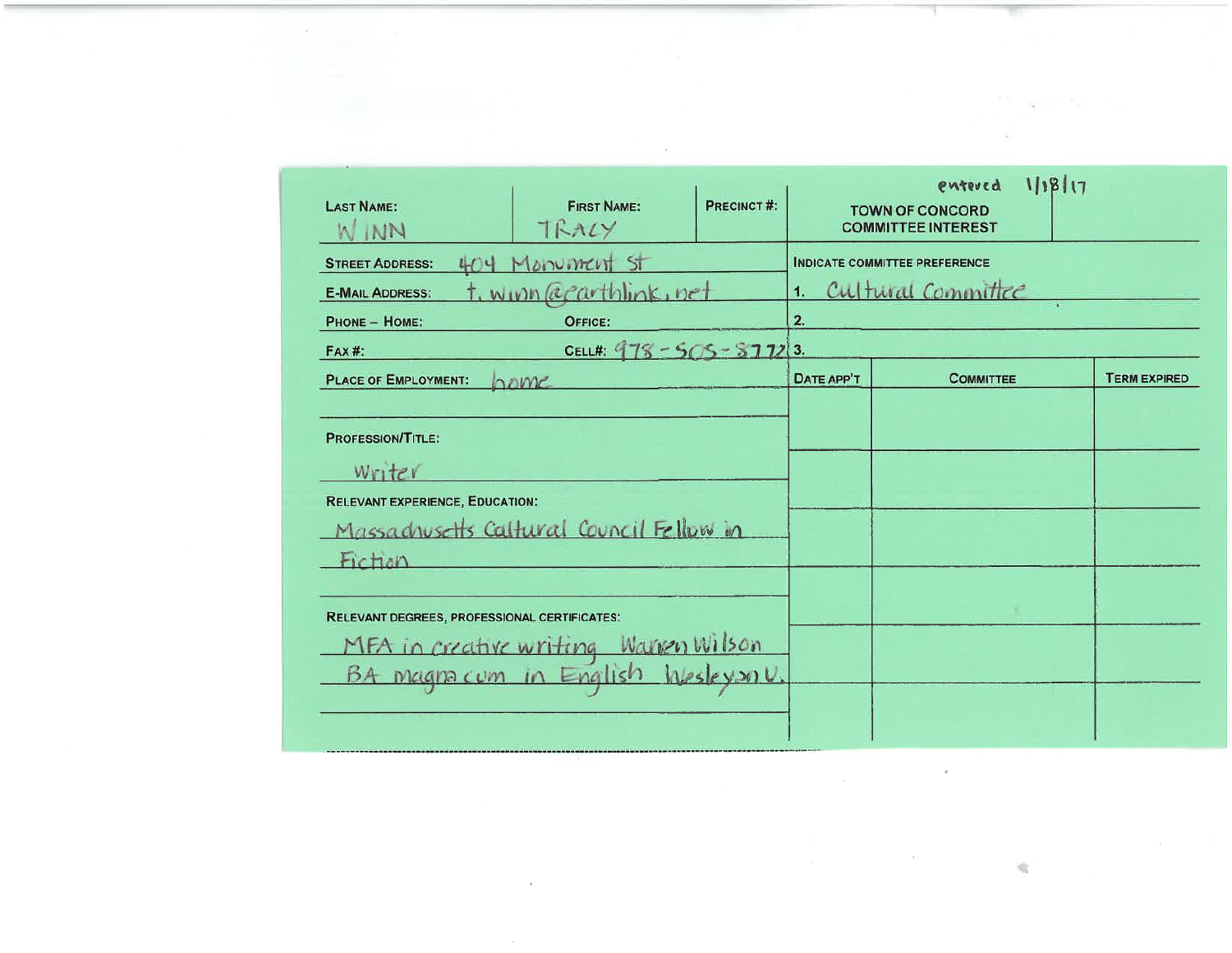#### **Andrew Mara**

From: Sent: To: Subject: noreply@civicplus.com Tuesday, January 24, 2017 5:24 PM Andrew Mara; Laurel Landry Online Form Submittal: Electronic Green Card



## **Electronic Green Card**

**Directions** 

Thank you for your interest in serving your town! Volunteering is easy with the Electronic Green Card - simply follow these steps.

1) Select which board or committee you want to serve on from the list. You may select more than 1.

2) Fill out the personal information, experience, and education sections.

3) Rank your top 3 committee/board preferences.

4) Click submit!

| Town Committees / | <b>White Pond Advisory Committee</b> |
|-------------------|--------------------------------------|
| <b>Boards</b>     |                                      |

I would also be interested Yes in helping on projects.

| Name                     | Cheryl Baggen        |
|--------------------------|----------------------|
| <b>Email Address</b>     | cibaggen@comcast.net |
| Address                  | 3 Bolton Street      |
| City                     | Concord              |
| <b>State</b>             | MA                   |
| Zip Code                 | 01742                |
| <b>Cell Phone Number</b> | 5088263140           |
| Home Phone Number        | Field not completed. |
| Work Phone Number        | Field not completed. |
| Place of Employment      | Learning Prep School |
| Profession               | HS science teacher   |
| <b>Voting Precinct</b>   | Field not completed. |